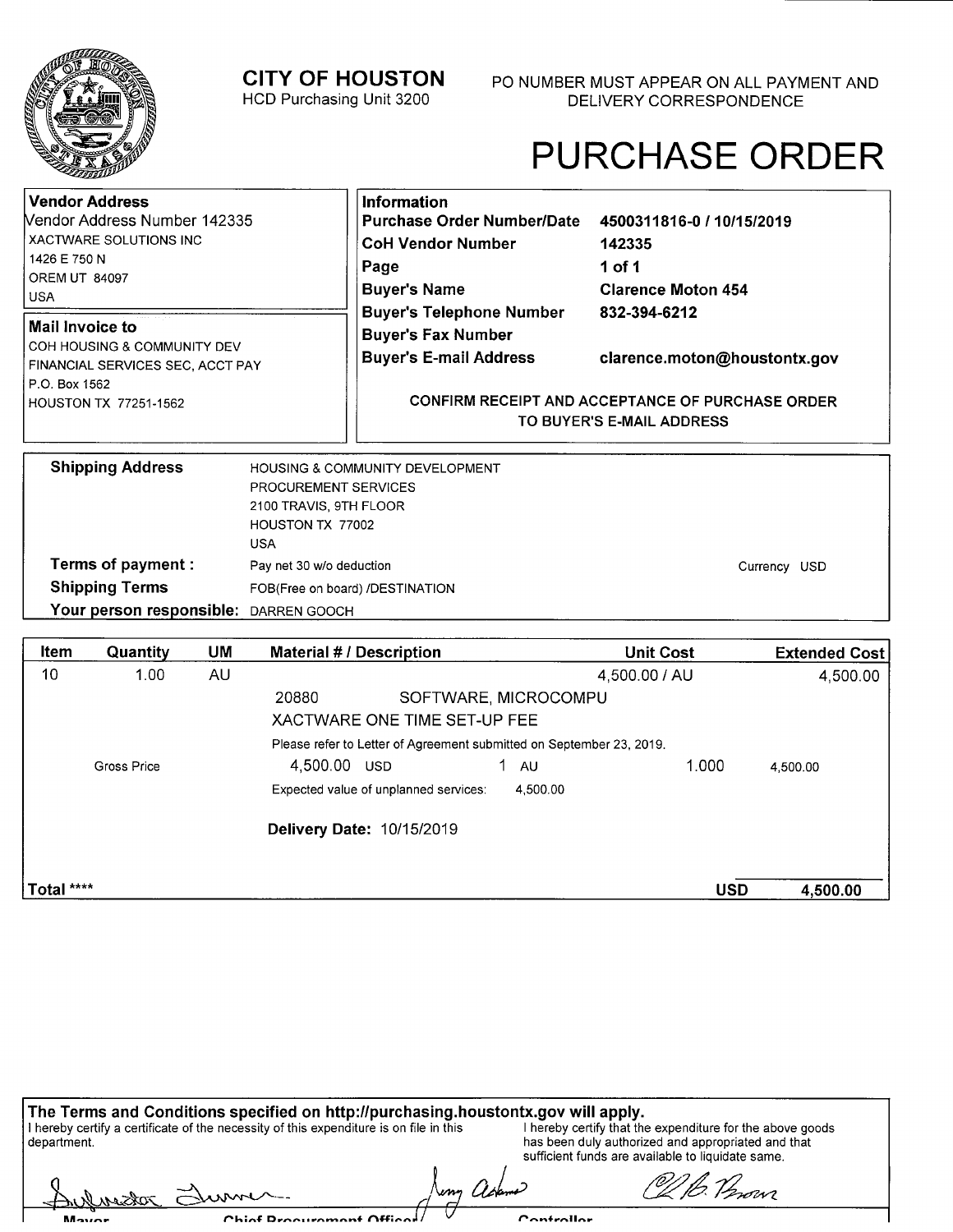Ť

September 23, 2019  $\mathsf{XACTWATE}$ 

Orson Pate City of Houston, Texas 601 Sawyer, #320 Houston, TX 77007

Re: Use of Xactware's XactAnalysis Product

Dear Orson:

This letter is to serve as confirmation that the City of Houston, Texas intends to use Xactware's XactAnalysis product in its workflow with STAFF. To this end, Xactware and the City of Houston, Texas agree as follows:

- 1. Customer's use of XactAnalysis shall be governed by the product license agreement distributed online with XactAnalysis.
- 2. Customer agrees to pay the \$3,500.00 for the cost of the of the Dataset.
- 3. Customer shall be charged a license fee of\$19.50 for each assignment (or current contracted rate in place), on each assignment received through XactAnalysis. Customer shall make payment to Xactware within thirty (30) days of a receipt of an Xactware invoice.
- 4. If you agree to the terms and conditions set for in this letter, please indicate so by signing in the space provided below and returning the letter to my attention. If you should need any further information or clarification on this subject, please do not hesitate to contact me at (214) 901-3112.

Sincerely,

Jason Clark Account Executive, Mid-Market Sales

**AGREED AND ACCEPTED BY:** 

## **City of Houston, Texas**

By: *Kuth W. (3ynam* Name:  $KE1TH$  *W.*  $F2VM$ Title: Deputy Director Date:  $9/23$ Xactware Account Number: New Account

Address: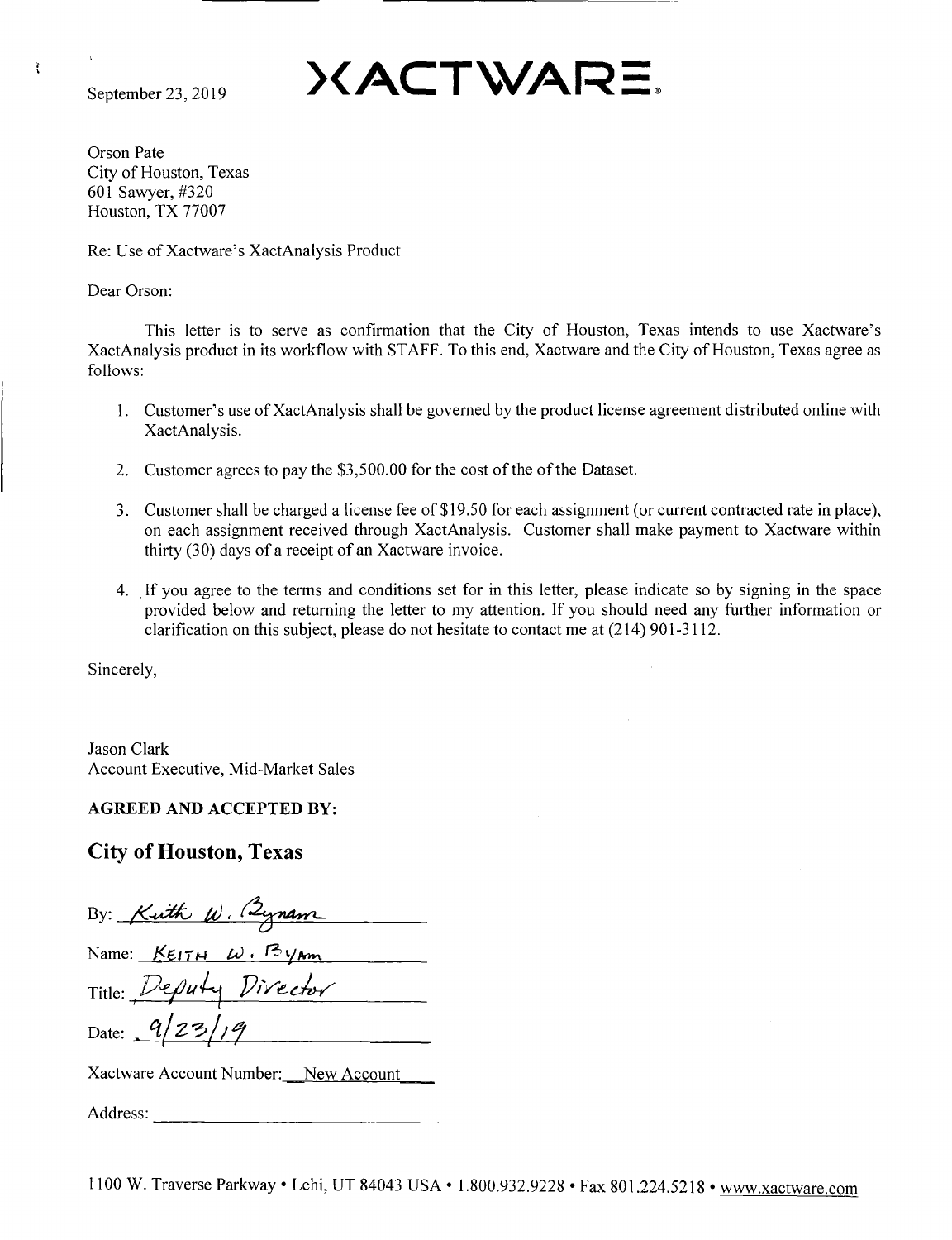## **Xactware Product License Summary**

This Product License Summary ("Agreement") outlines the relationship between XACTWARE SOLUTIONS, INC. ("Xactware"), a Delaware corporation, and the Housing and Community Development Department of the City of Houston ("Customer"), a government entity. This document shall be effective as of November 1, 2019 ("Effective Date").

**WHEREAS,** Xactware is the owner of certain software, licenses, products and services (hereinafter referred to as the "Licensed Product(s)"); and

**WHEREAS,** it is the desire of Xactware and of Customer that Customer obtain certain limited rights of use of the Licensed Product(s) as more fully described below.

**NOW THEREFORE,** for sufficient, good and valuable consideration, the parties agree as follows:

- 1) Xactware grants Customer certain limited rights to the products listed below during the term of this Agreement.
	- Xactimate
	- XactContents
	- X XactAnalysis
	- XactAnalysis Quality Review Tool
- 2) Customer shall commit to the following minimum license(s) of the Licensed Product(s) per year:

XactAnalysis (Minimum number of Assignments per year): 5,000

XactAnalysis (Number of licensed users): up to 20

3) The pricing for the Licensed Product(s) shall be as follows:

XactAnalysis

ĩ.

per Assignment up to 6,000 Assignments per year: \$17.66

per set Assignment above 6,000 Assignments per year: \$19.00

Xactware and Customer agree to negotiate in good faith if Customer exceeds 6,000 Assignments per year.

XactAnalysis per licensed user: Up to 20 licensed users included with the XactAnalysis volumes identified above.

Each Assignment shall be counted once as Xactware receives the Assignment. An Assignment shall be deemed to be received when a separate Assignment record is created in the XactAnalysis system. Assignments may be received through the Customer electronic data exchange connection, through the Create Duplicate Assignment functionality, manually through the Send Work Assignment screen, through referral Assignments, or any other method in which a separate Assignment record is created. Each Assignment shall be counted once, regardless of the amount of supplemental activity on that particular record.

The fee for initial standard XactAnalysis setup is \$3,500.00, which includes the initial data set defining Customer's reporting environment or organizational structure to be used in conjunction with XactAnalysis, and at Customer's request, will include up to 5 hours of project management provided remotely (phone, email, video conference), access for up to 3 of Customer's employees for 30 days to the XactAnalysis Online course available via the Xactware Online Training Center, 2 hours of consulting, and 1 hour of video conference training with an XactAnalysis trainer (collectively the "Dataset Training"). Such Dataset Training shall be provided remotely by Xactware. Customer will have six months from the Effective Date to use all Dataset Training, any unused Dataset Training will then expire. Should additional training or consulting be needed, Customer may request Xactware provide those services at Xactware's then-current rates. Customer may request additional data sets to be used in conjunction with XactAnalysis at a fee of \$2,500.00 each.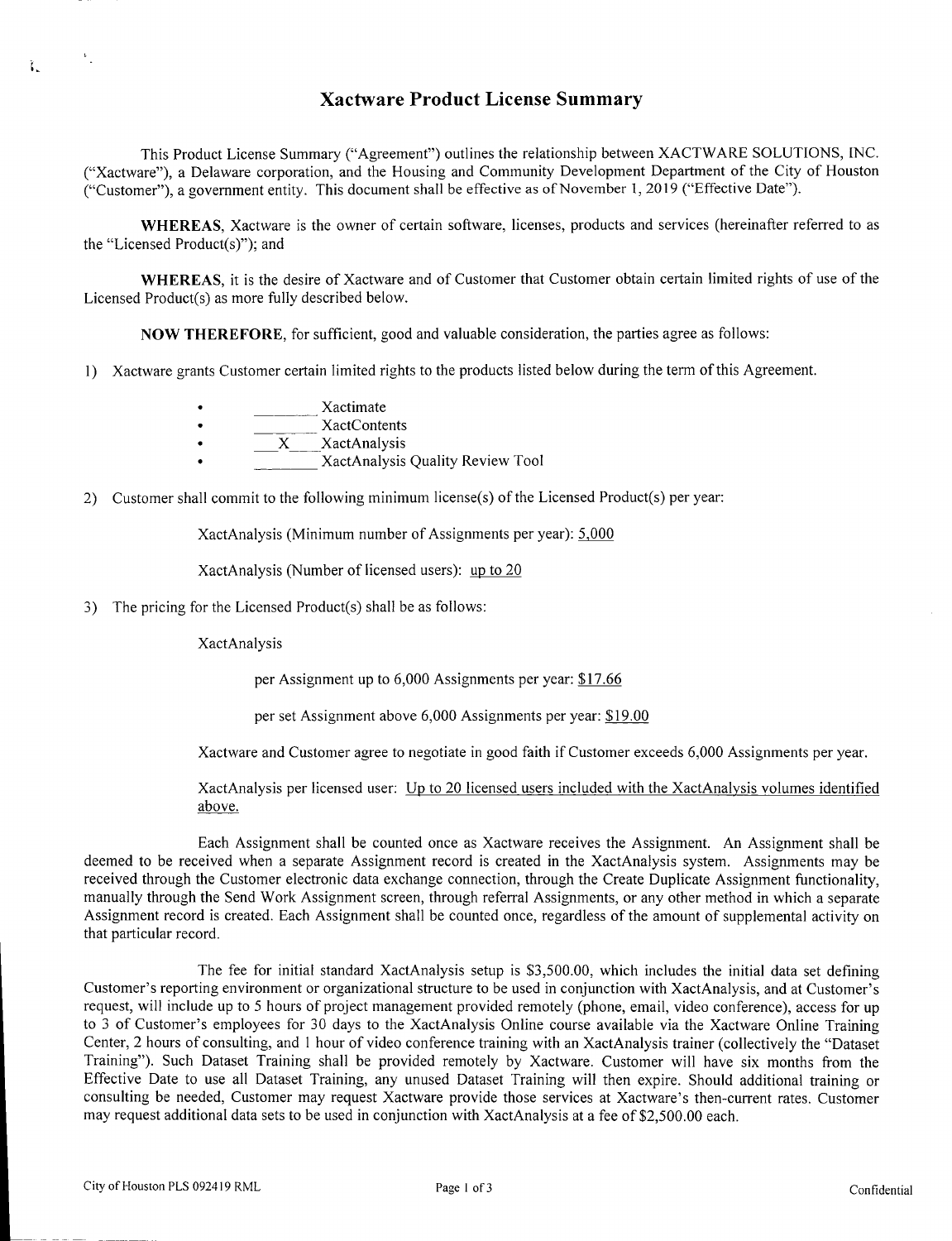## Data Exports per record: *\$.50*

 $\sim 10^{-4}$  c

 $\mathbf{L}$ 

Upon Customer's written request an Electronic Data Interchange ("EDT") can be implemented by Xactware for use with XactAnalysis if agreed to by the parties. The fee for initial EDT setup is \$4,500.00 which includes the initial XactAnalysis Assignment import and any of the following data exports; Note, Status, Assignment, Estimate, Custom Document (the "Standard EDT Setup"). The Standard EDI Setup fee covers a generic setup for each of these processes and accounts for 20 hours of setup, testing, and telephonic and/or online consulting.

It is recommended that an EDI design call take place immediately following execution of the Agreement to establish whether Customer will require additional work beyond the Standard EDI Setup. Any EDT projects requiring additional consulting or custom configuration beyond the Standard EDT Setup, or after the initial request by Customer, will be billed according to a separate Supplement signed by both parties.

Xactware will configure the Standard EDT Setup in a test environment. It is expected that Customer will complete full cycle testing to validate all EDI processes are working as expected. Customer must provide written confirmation to Xactware once Customer testing has been completed. Xactware will then configure the Standard EDI Setup in the production environment.

Customer acknowledges and agrees that the time frames for testing and completion will vary according to Customer's unique circumstances, which include, but are not limited to, Customer's technological knowledge, hardware, personnel, and claims management system.

Customer will be invoiced based upon the minimum commitments identified above and payable as identified under Payment Options below. Usage volumes above the minimums identified shall be invoiced in addition to the invoice amount for the minimums beginning at the time the minimums are exceeded. At the end of each contract year, any unused prepaid Assignments will expire.

4) Customer shall make payment to Xactware as follows:

*Monthly: \$7,358.33* 

X Quarterly: *\$22,075.OQ* 

Annually: \$88,300.00

All payments are due in advance of the period, with the initial payment due upon execution of this Agreement. All prices shall be adjusted upward annually to reflect COLT.

If Customer does not have access to any of the Licensed Product(s) as of the Effective Date, the applicable Licensed Product(s) shall be prorated during the first year of the term, according to the Licensed Product(s) minimum commitment and pricing outlined above beginning of the first day that Customer receives full access to the applicable Licensed Product(s).

- 5) Customer agrees that in no event will it ever at any time make any attempt to perform automated data collection of information from Xactware's systems, de-compile, reverse engineer, disassemble or create derivative works from Licensed Product(s) or any other applicable Xactware product, including Xactware proprietary or copyrighted materials, including but not limited to pricing information, databases, and any other applicable data; or sell, loan, rent, lease, or transfer the rights granted under this Agreement to a third party.
- 6) The term of this Agreement shall be for thirty-six (36) months from the Effective Date.
- 7) Use of the Licensed Product(s) shall be governed by the product license agreement distributed with the Licensed Product(s), which by this reference is incorporated herein. In the event of a conflict between the terms of this Agreement and the terms and conditions of the product license agreement distributed electronically with the Licensed Product(s), the terms of this Agreement shall govern.
- 8) This Agreement shall be governed and construed for all purposes in accordance with the laws of the State of New York, excluding that body of law applicable to conflicts of law.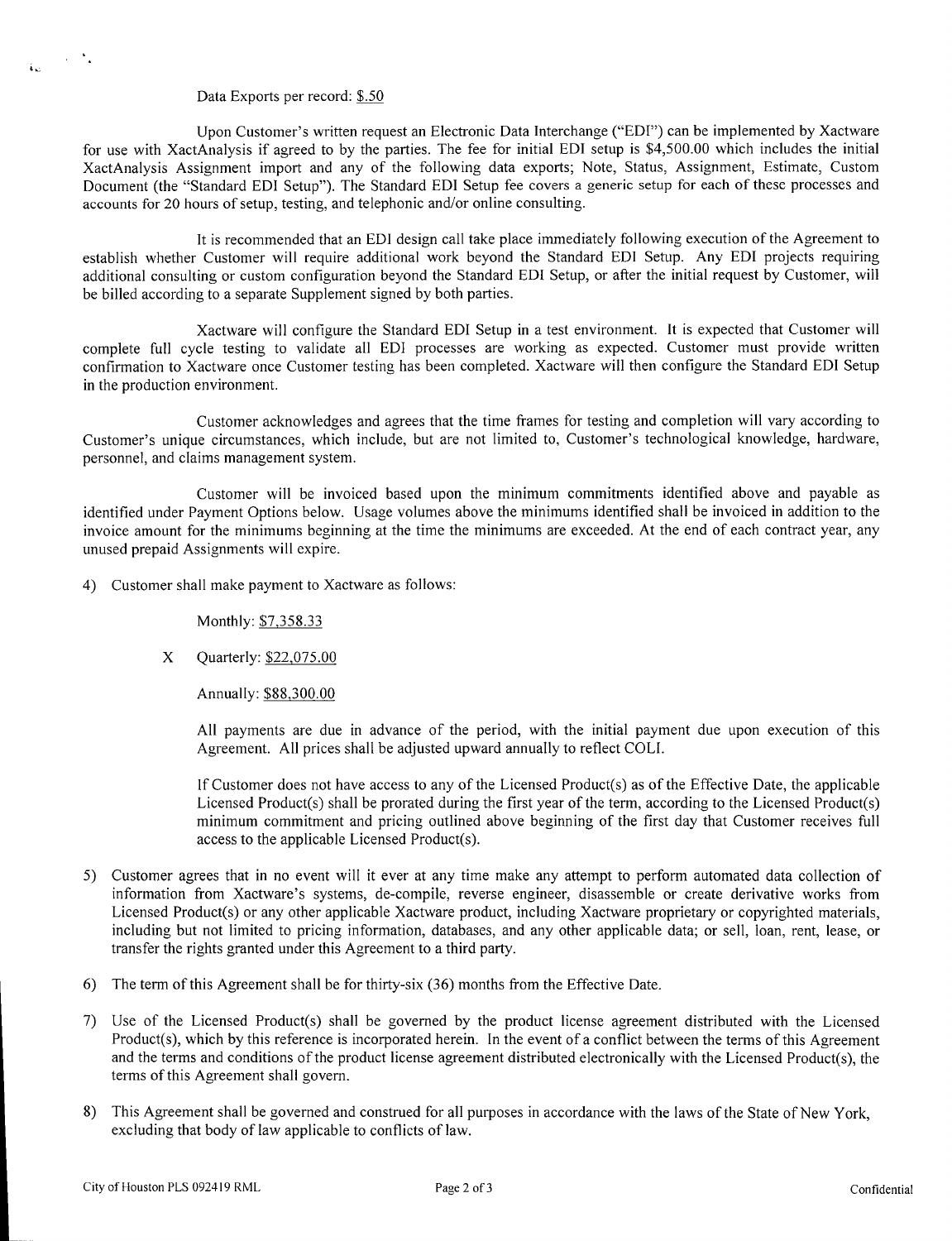9) This Agreement may be executed in counterparts, each of which shall be deemed to be an original instrument, and all such counterparts shall together constitute the same document. Any executed counterpart transmitted by facsimile, electronic communication in portable document format (.pdf), or similar transmission by any Party to the other party shall be deemed an original and shall be binding upon such Party and together constitute one and the same agreement.

Those signing this Agreement on behalf of their respective companies represent that they have been duly authorized to do so.

| Xactware Solutions, Inc.<br>1100 W. Traverse Parkway<br>Lehi, UT 84043 | Housing and Community Development Department of the City of Houston<br>601 Sawyer #320<br>Houston, TX 77007 |  |  |
|------------------------------------------------------------------------|-------------------------------------------------------------------------------------------------------------|--|--|
| Name: Mike Fulton                                                      | Name:                                                                                                       |  |  |
| Signature:                                                             | Signature:                                                                                                  |  |  |
| Title:<br>President                                                    | Title:                                                                                                      |  |  |
| Date:                                                                  | Date:                                                                                                       |  |  |

 $\alpha_{\rm s}$  ) .

 $\mathbf{A}$